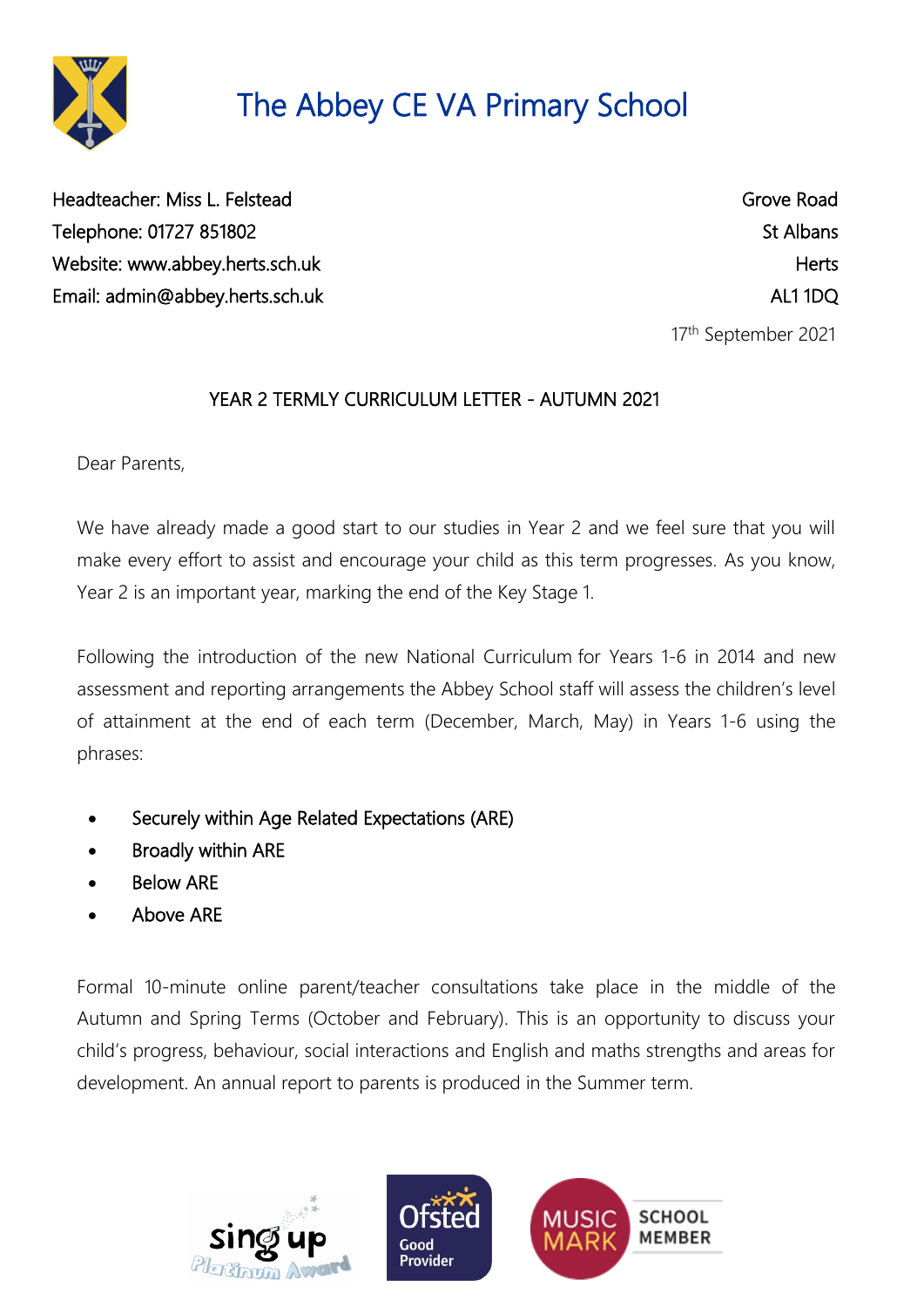

#### Key Stage 1 National Curriculum Assessments

Year 2 children will take the compulsory Key Stage 1 National Curriculum Assessments and all Year 2 children in the UK will sit the same tests from Tuesday 3rd May 2022. Year 2 parents will receive the results from these assessments in the annual school reports which will be sent home with children in July 2022. The results will be both Teacher Assessments and Test Results.

The phrase used to describe those children working at age related expectations in the end of key Stage 1 assessments is:

#### 'Working at the expected standard'

In the reading and maths tests and in the teacher's Teacher Assessments for writing, children who are working above the 'expected standard' could be assessed as 'Working at greater depth within the expected standard'.

Children who have not quite reached the 'expected standard' will be assessed as 'Working towards the expected standard'.

Children who are working below the 'expected standard' will be assessed as 'Foundations of the expected standard'.

#### Phonics Screening Check

Due to the cancellation of the Phonics Screening Check in June 2021 for Year 1 children, this will now be administered during the second half of the Autumn term of Year 2. To prepare the children there will be a stronger emphasis on phonics this term. Results will be shared with parents by the end of the Autumn term. If students do not meet the required pass rate they will re-sit in June 2022.

#### Curriculum Meeting

An overview of the vocabulary for the Autumn Term and the first 200 High Frequency words is attached to this email, followed by teaching strategies for Maths to assist with home learning. Any questions arising from this please contact us via the school office [admin@abbey.herts.sch.uk.](mailto:admin@abbey.herts.sch.uk)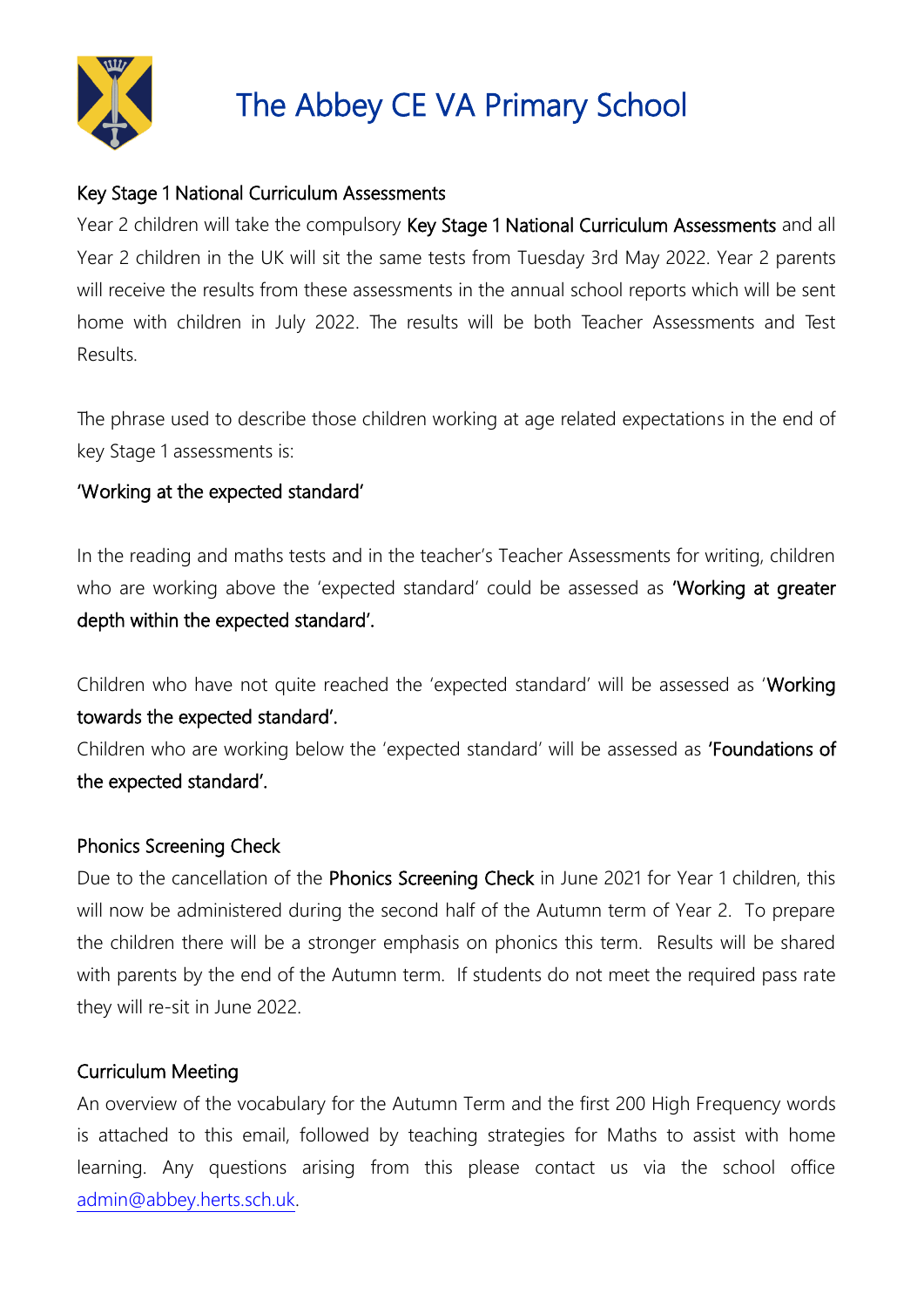

### SUMMARY OF CURRICULUM OBJECTIVES

For your information we have outlined below some of the topics that will be covered this term in Year 2.

### **English**

- Fiction Traditional Tales and variations of these
- Non-Fiction Explanation writing
- Poetry Pattern, rhyme and rhythm

### **Mathematics**

- Number and Place value
- Problem solving, reasoning and algebra
- Mental addition and subtraction
- Add three numbers by putting the largest first
- Addition and subtraction facts to 10 and 20
- Use units of time (hours, days, months, years)
- Doubles and halves to at least 15
- Money
- Odd and even numbers

As Scientists we will be exploring Materials and Living Things. The children will name, identify and hunt for everyday materials, including wood, metal, plastic, glass, rubber, brick, rock, paper, fabric and card. The will list properties of different materials such as hardness, strength, flexibility and transparency.

They will learn that the properties of materials are important to the object they are made from. They will identify suitable and unsuitable materials for different objects and will be able to explain why. Working scientifically, they will classify materials sorting them into groups in a variety of ways. They will use reference materials to find out some fascinating facts. They will compare the strength and absorbency of different types of materials. They will record the results of an investigation and will apply the findings from their investigations to design a product.

After half term the children will make comparisons between things that are alive, things that are not alive, and things that were once alive. They will sort and compare animals, plants and non-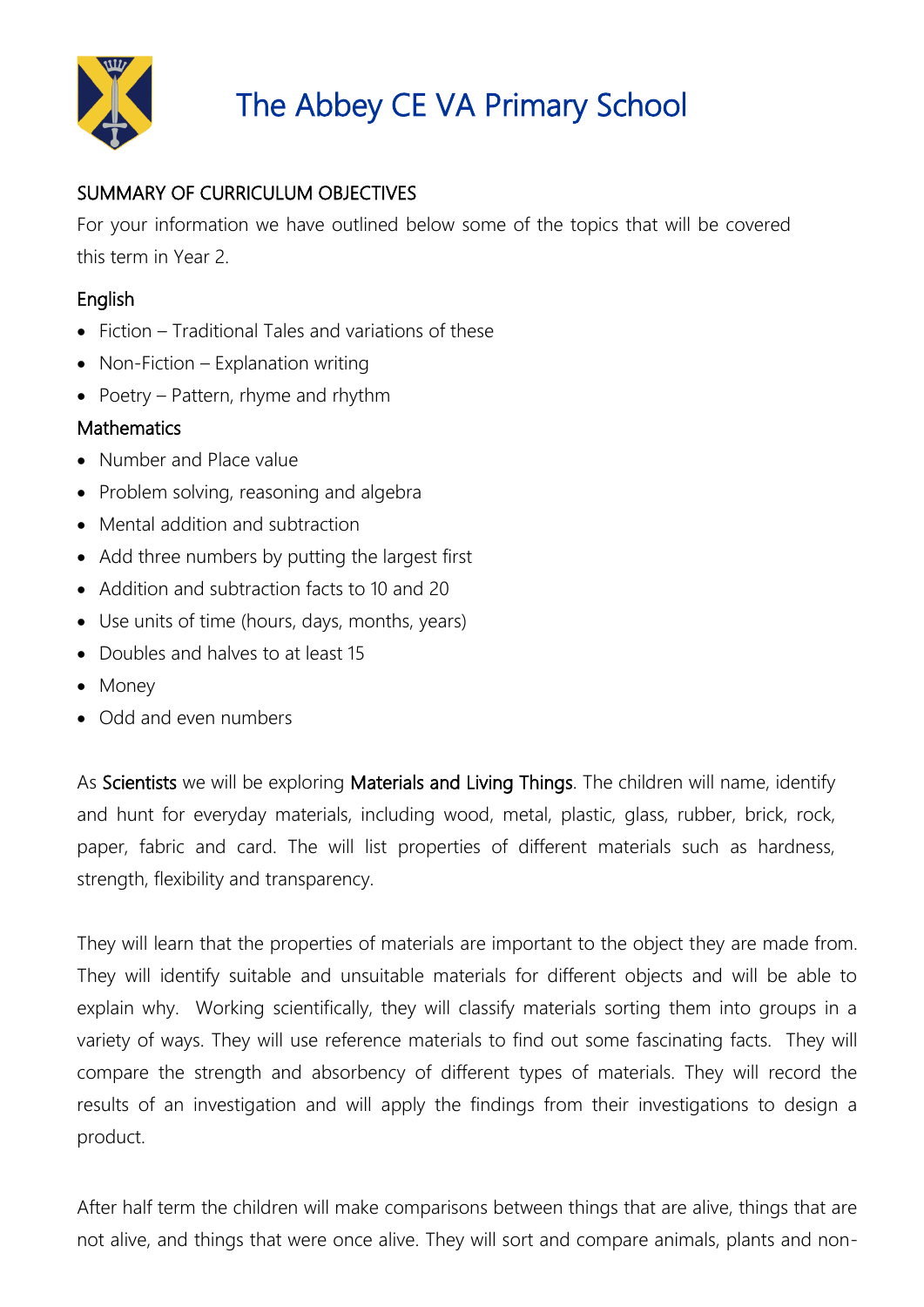

living things and will create a list of features of living things. Children will notice that living things have offspring which often resemble their parents and that they themselves grow into adults which reproduce. Children will order the stages of growth of humans from birth to old age. They will design an information board for an exhibit comparing living, not living and never living things. They will observe, ask questions and use their observations and ideas to suggest answers to their questions.

#### Other areas of study will include:

As Historians, the children will be presented with the question: Why is the story of my locality important? The children will be given the opportunity to reason, describe and research significant events in their locality. They will need to explain their findings and suggest reasons why events happened.

As Geographers, the children will be presented with the question: Why don't penguins need to fly? Through the application and analysis of a wide range of geographical skills and resources the children will be encouraged to identify, recognise and describe key geographical features of the Antarctic environment. They will be encouraged to explain why Antarctica is a desert despite being the coldest place on Earth and describe ways that the Artic region and North Pole is similar to and different from Antarctica and the South Pole and offer reasons for such differences.

#### As Artists we will:

- Look at shape, colour, colour-mixing and shades.
- Experiment with different grades of art pencils to make different marks.
- Work in the style of an artist.
- -

As musicians this term the children will focus on a song (Hands, Feet, Heart) that celebrates South African music - recognising and responding to steady beats and rhythmic patterns. They will have the opportunity to sing, play, improvise and compose.

The children will learn a range of hymns and songs through the term including songs for Harvest, Remembrance, Advent and Christmas.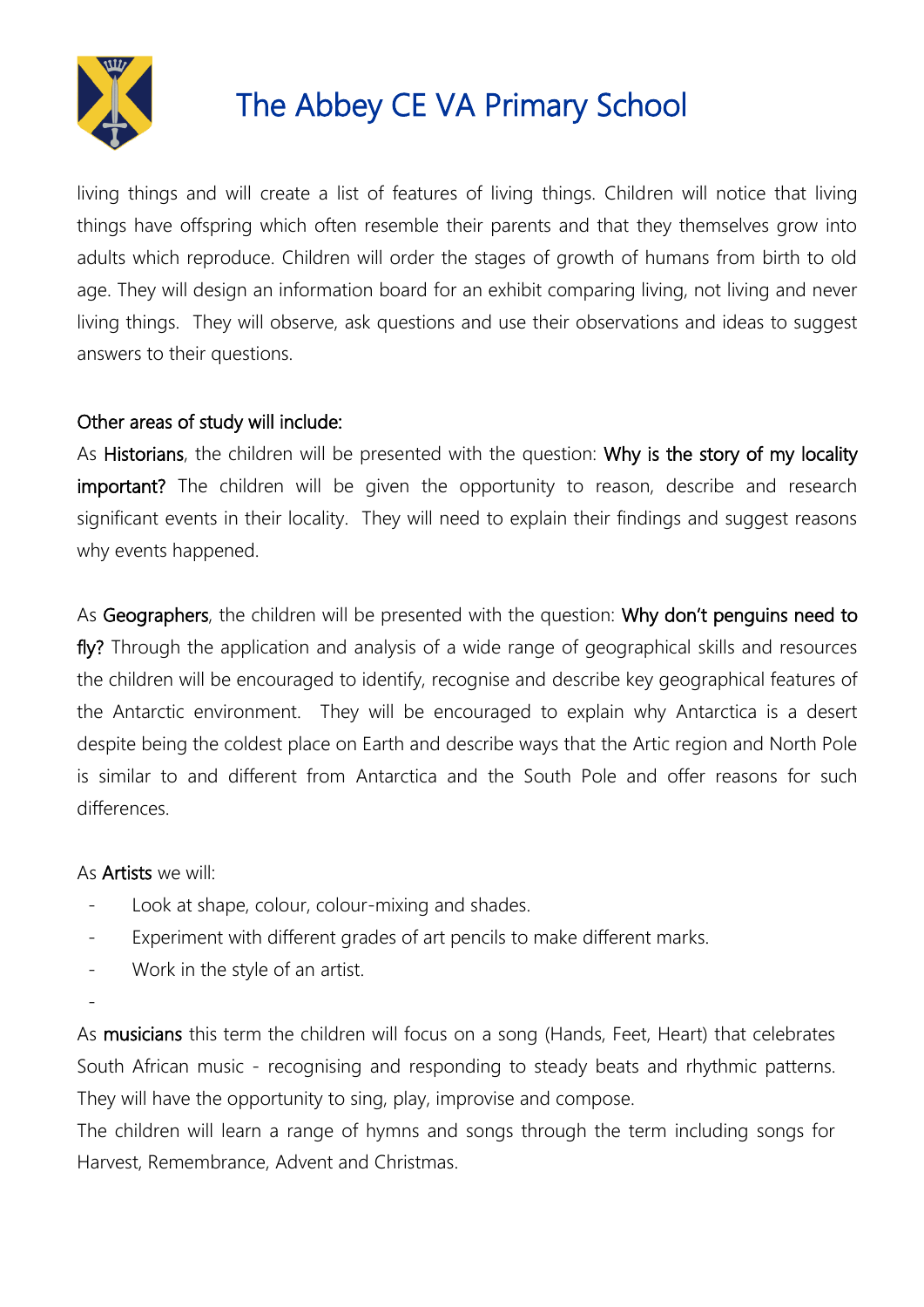

In RE we will be thinking about how we should care for the Earth and why it matters. After half term we will be studying the religion Islam. We will look at what Muslims believe and how they live.

In PE we will be outdoors practising our football skills and taking part in 'outdoor adventures' including orienteering.

In PSHE & Citizenship we will follow our PSHE Jigsaw scheme starting with 'Becoming Me in My World' and then 'Celebrating Difference'.

### What do we expect of you, the parents?

### You can help and support us by:

- Monitoring homework ensuring homework has been completed and handed in on time
- Reading through your child's homework with them
- Listening to your child read each evening and signing the reading record
- Helping your child practise their spellings sent out each Tuesday
- Assisting your child with research and other studies as appropriate
- Ensuring your child wears appropriate named PE kit each Monday and Friday as well as well-fitting plimsolls for indoors.

It is a statutory requirement that all children must participate in PE lessons. PE in Year 2 takes place on Monday and Friday. If your child does not wear their kit on a PE day then they will have to participate in the session in their school uniform and school shoes. If your child has a genuine medical reason why they cannot take part in a games session, then a note must be provided.

### Homework:

- Spelling lists will be set every Tuesday, the children will have a week to learn and practise their lists before using the words in a small dictation.
- Reading books will be issued on a Monday, Wednesday and Friday. Children can change these when they have been read and signed. Equally there is no pressure to change